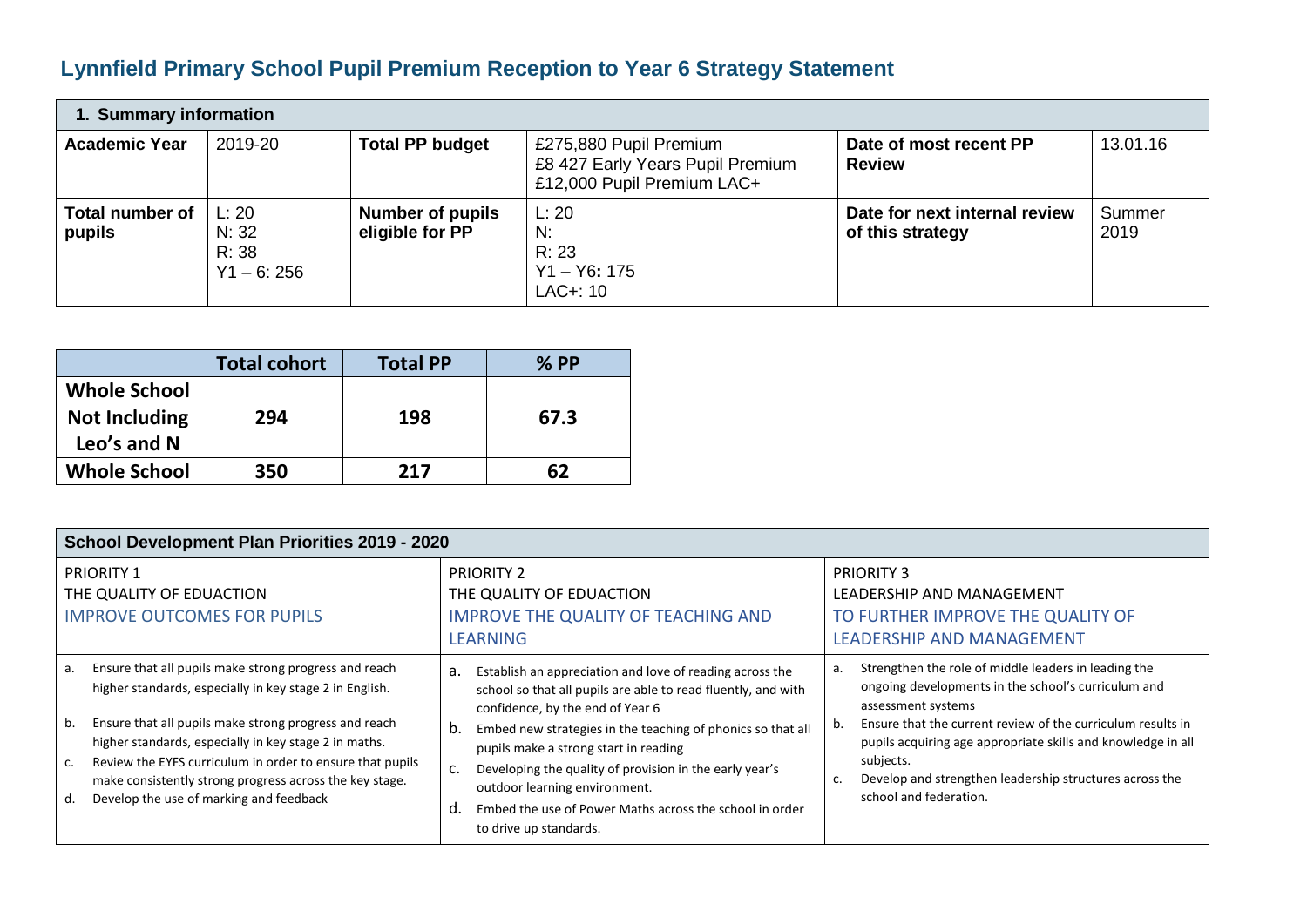| <b>Current attainment</b>                                                                |                                            |                                                       |                                                   |                                                                         |                                              |                                                         |                                                     |
|------------------------------------------------------------------------------------------|--------------------------------------------|-------------------------------------------------------|---------------------------------------------------|-------------------------------------------------------------------------|----------------------------------------------|---------------------------------------------------------|-----------------------------------------------------|
| Pupils in total 54 (40PP)<br>PP Pupils in Attainment data (PP 2.5% per pupil)            | <b>School Pupil</b><br>Premium<br>Children | <b>School NON</b><br><b>Pupil Premium</b><br>Children | School Gap<br>PP/Non Pupil<br>Premium<br>Children | <b>School Pupil</b><br><b>Premium/Nation</b><br>al Non Pupil<br>Premium | <b>National Pupil</b><br>Premium<br>Children | <b>National Non</b><br><b>Pupil Premium</b><br>Children | National Gap<br>PP/Non Pupil<br>Premium<br>Children |
| % achieving expected standard in reading, writing and maths End of<br><b>Key Stage 2</b> | 46                                         | 73                                                    | $-27$                                             | $-24$<br>(8 pupils)                                                     |                                              |                                                         |                                                     |
| % achieving high standard in reading, writing and maths End of Key<br>Stage 2            | $\mathbf 0$                                | $\mathbf 0$                                           |                                                   | $-70$<br>(21 pupils)                                                    |                                              |                                                         |                                                     |
| Percentage of pupils at the expected standard for reading                                | 52                                         | 82                                                    | -31                                               | $-29$<br>(8 pupils)                                                     |                                              |                                                         |                                                     |
| Reading progress score for the disadvantaged cohort at the end of Key<br>Stage 2         | $-3.61$                                    | $-1.42$                                               | $-2.19$                                           |                                                                         |                                              |                                                         |                                                     |
| Reading Scaled Score for the Disadvantaged Cohort 100+                                   | 98.9                                       | 104.3                                                 | -5.4                                              | $-7.2$<br>(2 pupils)                                                    |                                              |                                                         |                                                     |
| Reading Higher standard for the Disadvantaged Cohort                                     | 9                                          | 9                                                     |                                                   | $-24$<br>(8 Pupils)                                                     |                                              |                                                         |                                                     |
| Writing progress score for the disadvantaged cohort at the end of Key<br>Stage 2         | 1.29                                       | 4.43                                                  | $-3.14$                                           |                                                                         |                                              |                                                         |                                                     |
| Percentage of pupils at the expected standard for writing                                | 80                                         | 91                                                    | $-11%$                                            | $-3$<br>(1 pupil)                                                       |                                              |                                                         |                                                     |
| Percentage of pupils in the disadvantaged cohort working at greater<br>depth for writing | 6                                          | 55                                                    | $-49$                                             | $-18$<br>(6 pupils)                                                     |                                              |                                                         |                                                     |
| SPaG average score for the disadvantaged cohort at the end of Key<br>Stage 2             | 101.3                                      | 105.8                                                 | $-4.5$                                            | $-5.9$<br>$(1$ pupil)                                                   |                                              |                                                         |                                                     |
| SPaG Scaled Score for the Disadvantaged Cohort 100+                                      | 69                                         | 91                                                    | $-22$                                             | $-13$<br>(4 pupils)                                                     |                                              |                                                         |                                                     |
| SPaG High Scaled Score for the Disadvantaged Cohort 110+                                 | 6                                          | 27                                                    | $-19$                                             | $-33$<br>$(11$ pupils)                                                  |                                              |                                                         |                                                     |
| Percentage of pupils at the expected standard for maths                                  | 66                                         | 82                                                    | $-16$                                             | $-15$<br>(5 pupils)                                                     |                                              |                                                         |                                                     |
| Maths progress score for the disadvantaged cohort at the end of Key<br><b>Stage 2</b>    | $-1.55$                                    | $-1.52$                                               | $-0.03$                                           |                                                                         |                                              |                                                         |                                                     |
| Maths Scaled Score for the Disadvantaged Cohort 100+                                     | 100.5                                      | 103.1                                                 | $-2.6$                                            | $-4.9$<br>$(1$ pupil)                                                   |                                              |                                                         |                                                     |
| Maths Exceeding the expected standard for the Disadvantaged Cohort                       | 14                                         | 9                                                     | $+5$                                              | $-14$<br>(4 pupils)                                                     |                                              |                                                         |                                                     |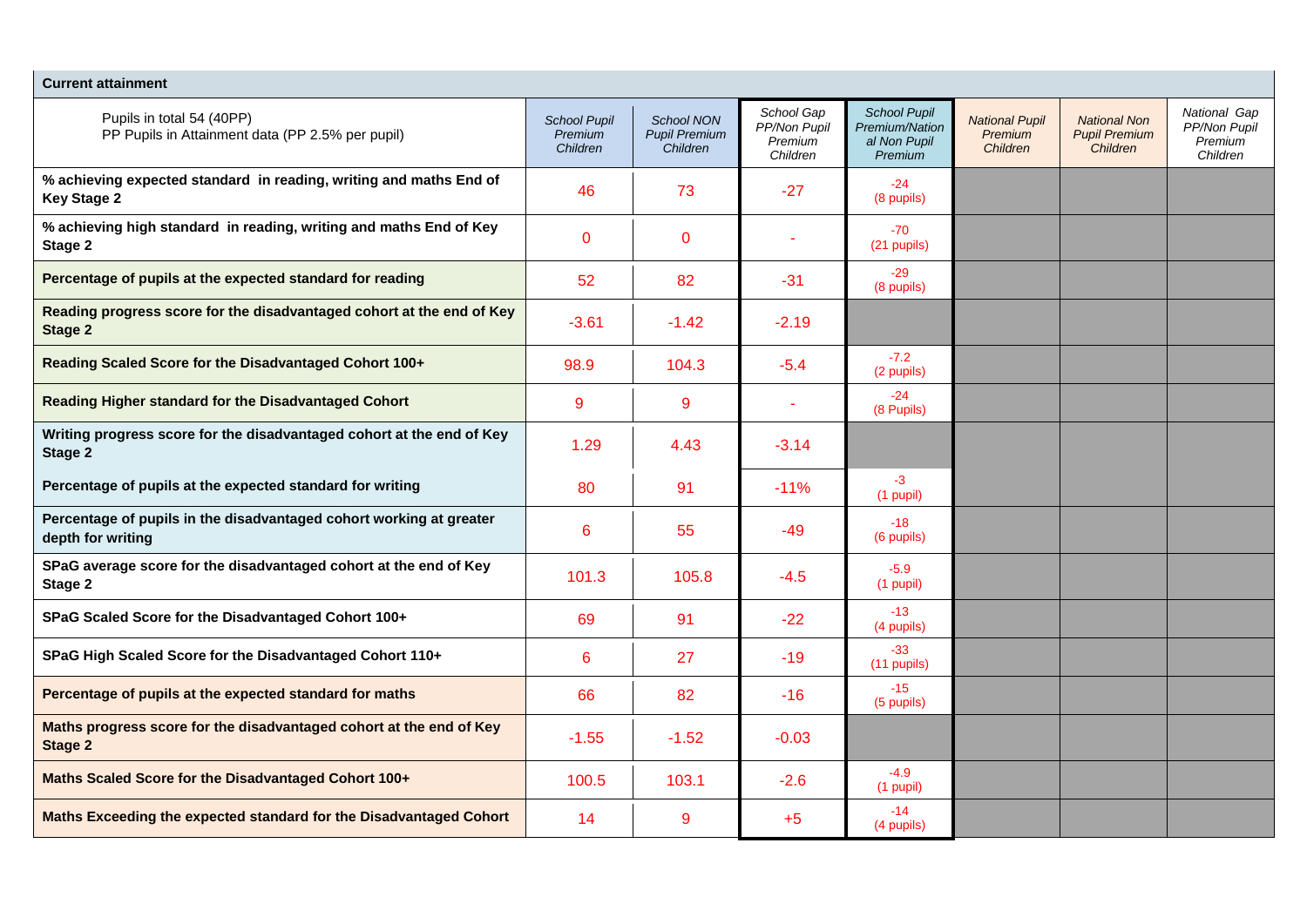|           | 1. Barriers to future attainment (for pupils eligible for PP, including high ability)                           |                                                                                                                                                                                                                                                                                                                                                                                                                                                                                       |  |  |  |  |  |
|-----------|-----------------------------------------------------------------------------------------------------------------|---------------------------------------------------------------------------------------------------------------------------------------------------------------------------------------------------------------------------------------------------------------------------------------------------------------------------------------------------------------------------------------------------------------------------------------------------------------------------------------|--|--|--|--|--|
|           | In-school barriers (issues to be addressed in school, such as poor oral language skills)                        |                                                                                                                                                                                                                                                                                                                                                                                                                                                                                       |  |  |  |  |  |
| А.        | Performance of PP pupils in early reading and phonics EY - Y5 (teaching of phonics and reading)                 |                                                                                                                                                                                                                                                                                                                                                                                                                                                                                       |  |  |  |  |  |
| <b>B.</b> | Performance of PP pupils in reading, writing and maths and combined (raise attainment                           |                                                                                                                                                                                                                                                                                                                                                                                                                                                                                       |  |  |  |  |  |
| D.        | Performance of PP pupils at higher standard                                                                     |                                                                                                                                                                                                                                                                                                                                                                                                                                                                                       |  |  |  |  |  |
| C.        | Talk matters improving quality of teaching in the early years                                                   |                                                                                                                                                                                                                                                                                                                                                                                                                                                                                       |  |  |  |  |  |
|           | External barriers (issues which also require action outside school, such as low attendance rates)               |                                                                                                                                                                                                                                                                                                                                                                                                                                                                                       |  |  |  |  |  |
| Ε.        | The attendance of PP pupils in identified intervention groups                                                   |                                                                                                                                                                                                                                                                                                                                                                                                                                                                                       |  |  |  |  |  |
| F.        | The personal development and welfare of those PP pupils identified as having SEMH needs (SDP school priority 3) |                                                                                                                                                                                                                                                                                                                                                                                                                                                                                       |  |  |  |  |  |
|           | 2. Desired outcomes                                                                                             |                                                                                                                                                                                                                                                                                                                                                                                                                                                                                       |  |  |  |  |  |
|           | Desired outcomes and how they will be measured                                                                  | Success criteria                                                                                                                                                                                                                                                                                                                                                                                                                                                                      |  |  |  |  |  |
| A.        | Improved quality in the teaching of reading<br>Early reading<br>II.<br>Phonics                                  | There are a significant number of pupils making progress and accelerated progress through<br>the RWI program<br>Pupils reading ages in Y1 - Y3 increase to within 3 months of their chronological age<br>$\bullet$<br>An increasing number of pupils are making accelerated progress to/are at ARE as<br>demonstrated through the scores in given standardised tests across the year $Y1 - Y3$<br>Targeted pupils in Y3 and Y5 make good progress in comprehension strategies (vocab) |  |  |  |  |  |
| <b>B.</b> | Improve current statutory results - Expected                                                                    | Improved results in standardised tests<br>Minutes of Pupil Progress meetings demonstrates progress and challenge                                                                                                                                                                                                                                                                                                                                                                      |  |  |  |  |  |
| C.        | Improve current statutory results - Greater Depth                                                               | Improved results in standardised tests<br>Minutes of Pupil Progress meetings demonstrates progress and challenge                                                                                                                                                                                                                                                                                                                                                                      |  |  |  |  |  |
| D.        | Increase the number of pupils at 'typical' in the talk matters data analysis year on<br>year.                   | Successful scrutiny of EY planning demonstrates teaching staff are responding to the gaps<br>as identified in the WellCom assessments<br>Pupil Progress meetings demonstrate pupils are making progress in the communication,<br>language and development strand of the Development Matters Document                                                                                                                                                                                  |  |  |  |  |  |
| Ε.        | Raise aspirations of PP pupils                                                                                  | PP pupils are represented on the school council<br>PP pupils access aspirational activties/events to ensure they have a good understanding of<br>opportunities available to them.                                                                                                                                                                                                                                                                                                     |  |  |  |  |  |
| F.        | Ensure access to educational visits                                                                             | PP have full access to educational experiences and visits                                                                                                                                                                                                                                                                                                                                                                                                                             |  |  |  |  |  |
| G.        | Improve attendance of all identified PP pupils (PA)                                                             | Reduce PA pf PP pupils from 18/19 figure of 12.1% to 8.5% (within national comparator of<br>$8.7\%$<br>Increase attendance of PP pupils to overall 96% (18/19 95.2%)                                                                                                                                                                                                                                                                                                                  |  |  |  |  |  |
| Η.        | Improve the personal development and welfare of those PP pupils identified as<br>having SEMH needs              | Nurture School status attained                                                                                                                                                                                                                                                                                                                                                                                                                                                        |  |  |  |  |  |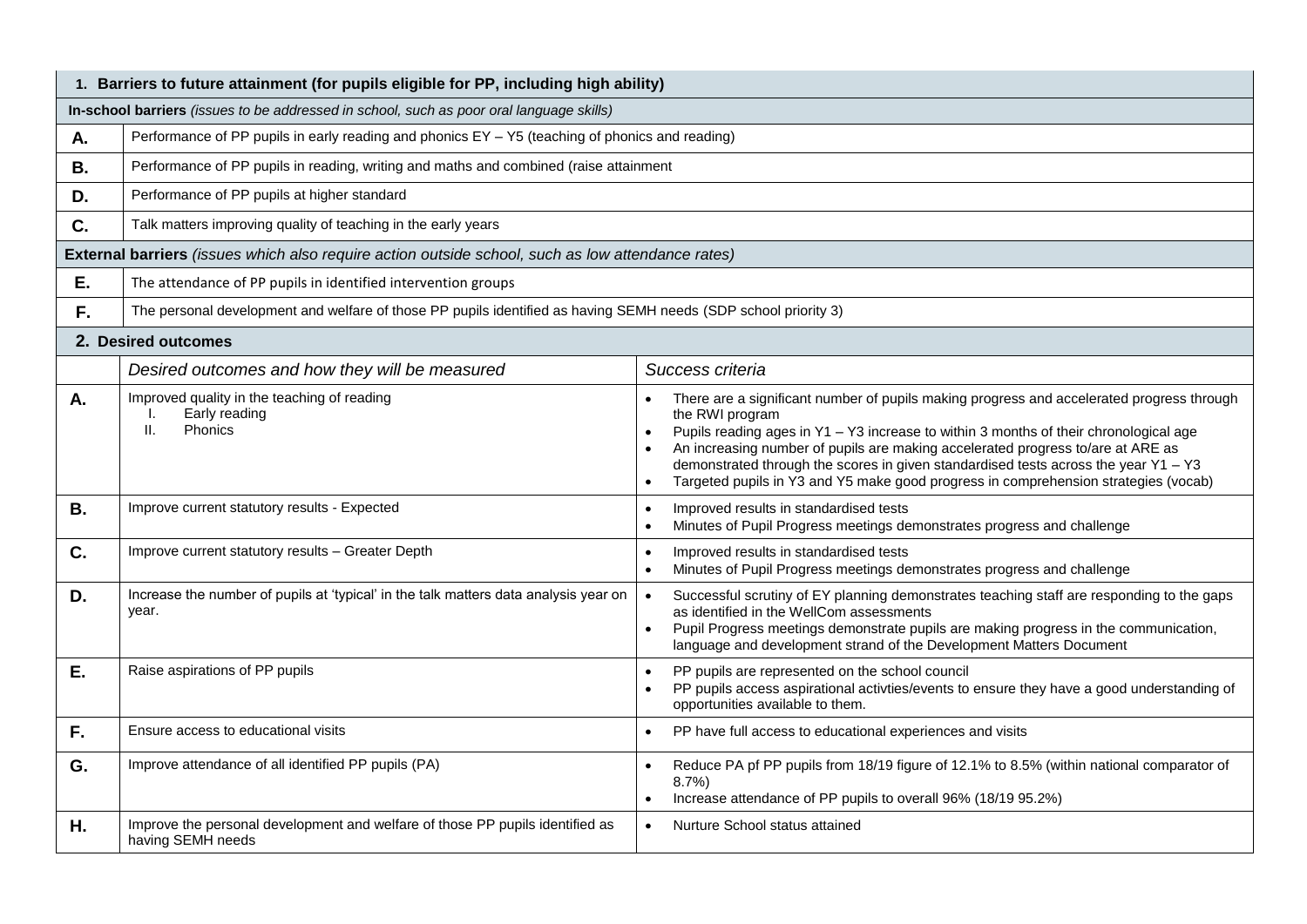| 3. Planned expenditure                                                                                                |                                                                                                                                                                                                                                                                                                                                                                                                                                                 |                                                                                                                                                                                                                                                                                                                                                               |                                                                                                                                                                                                                                                                                                                                |                                                                |                                                  |  |  |  |  |
|-----------------------------------------------------------------------------------------------------------------------|-------------------------------------------------------------------------------------------------------------------------------------------------------------------------------------------------------------------------------------------------------------------------------------------------------------------------------------------------------------------------------------------------------------------------------------------------|---------------------------------------------------------------------------------------------------------------------------------------------------------------------------------------------------------------------------------------------------------------------------------------------------------------------------------------------------------------|--------------------------------------------------------------------------------------------------------------------------------------------------------------------------------------------------------------------------------------------------------------------------------------------------------------------------------|----------------------------------------------------------------|--------------------------------------------------|--|--|--|--|
| Academic year                                                                                                         | 2019 - 2020                                                                                                                                                                                                                                                                                                                                                                                                                                     |                                                                                                                                                                                                                                                                                                                                                               |                                                                                                                                                                                                                                                                                                                                |                                                                |                                                  |  |  |  |  |
|                                                                                                                       | The three headings below enable schools to demonstrate how they are using the pupil premium to improve classroom pedagogy, provide targeted<br>support and support whole school strategies.                                                                                                                                                                                                                                                     |                                                                                                                                                                                                                                                                                                                                                               |                                                                                                                                                                                                                                                                                                                                |                                                                |                                                  |  |  |  |  |
| i. Quality of teaching for all                                                                                        |                                                                                                                                                                                                                                                                                                                                                                                                                                                 |                                                                                                                                                                                                                                                                                                                                                               |                                                                                                                                                                                                                                                                                                                                |                                                                |                                                  |  |  |  |  |
| <b>Desired outcome</b>                                                                                                | Chosen action /<br>approach                                                                                                                                                                                                                                                                                                                                                                                                                     | What is the evidence and rationale<br>for this choice?                                                                                                                                                                                                                                                                                                        | How will you ensure it is<br>implemented well?                                                                                                                                                                                                                                                                                 | <b>Staff lead</b>                                              | When will you<br>review<br>implementation?       |  |  |  |  |
| (a) Improve the<br>performance of PP<br>pupils in early<br>reading, phonics<br>and vocabulary in<br>$EY - Y5$         | The use of the RWI from<br>$N - Y3$                                                                                                                                                                                                                                                                                                                                                                                                             | School has had success accelerating pupil<br>progress through the use of performance<br>management and progress meetings using<br>the principles of small gains; and the the<br>RWI program<br>DFE White Paper report November<br>$\bullet$<br>2018: Research to understand<br>successful approaches to supporting the                                        | Leadership and Infrastructure<br>PP pupils are identified<br>$\bullet$<br>Termly solution focussed<br>$\bullet$<br>teaching and learning meetings<br>looking at pupil progress and<br>barriers to learning<br><b>Academic</b>                                                                                                  | KMc - DHT<br><b>SLT</b><br>$KW - RWI$                          | Monitor, Review and<br><b>Evaluate</b><br>Termly |  |  |  |  |
|                                                                                                                       |                                                                                                                                                                                                                                                                                                                                                                                                                                                 | most academically able disadvantaged<br>pupils<br><b>EEF Phonics</b><br>$\bullet$<br><b>EEF Reading Comprehension</b><br>$\bullet$<br><b>Strategies</b>                                                                                                                                                                                                       | Rigorous, progress focussed<br>$\bullet$<br>leadership of the RWI program<br>Rigorous teacher assessment<br>supported by Salford reading<br>age test/standardised termly<br>tests<br><b>Partnerships</b><br>Commitment to and adherence<br>to the Transforming Tees<br>Vocabulary Program                                      | lead<br>$KW -$<br>English Lead<br>$KW -$<br>English Lead       |                                                  |  |  |  |  |
| (b) Improve the<br>performance of PP<br>pupils in reading,<br>writing and maths<br>and combined (raise<br>attainment) | The school in<br>$\bullet$<br>collaboration with the<br>Federation and the LA<br>Primary Advisor is<br>producing and<br>introducing refined<br>assessment materials<br>that identify indicators of<br>'greater depth' to ensure<br>rigorous adherence to<br>challenging 'precision<br>teaching' informed by<br>high quality assessment<br>across KS1 and KS2.<br>The school is delivering<br>high quality CPD on the<br>teaching of reading and | School has had success through maintaining<br>small class sizes to enable teachers to<br>accelerate pupil progress through the use of<br>performance management and progress<br>meetings using the principles of small gains.<br><b>EEF: Mastery Learning</b><br>$\bullet$<br><b>EEF Reducing Class Sizes</b><br>$\bullet$<br><b>EEF: Teaching Assistants</b> | Leadership and Infrastructure<br>PP pupils are identified<br>$\bullet$<br>Termly solution focussed<br>teaching and learning meetings<br>looking at pupil progress and<br>barriers to learning<br>Work Scrutiny supported by the<br>Primary LA Primary Advisor<br>Planning and Provision support<br>from the Primary LA Advisor | KMc - DHT<br><b>SLT</b><br>$SS - HT$<br>$KW -$<br>English Lead | Monitor, Review and<br><b>Evaluate</b><br>Termly |  |  |  |  |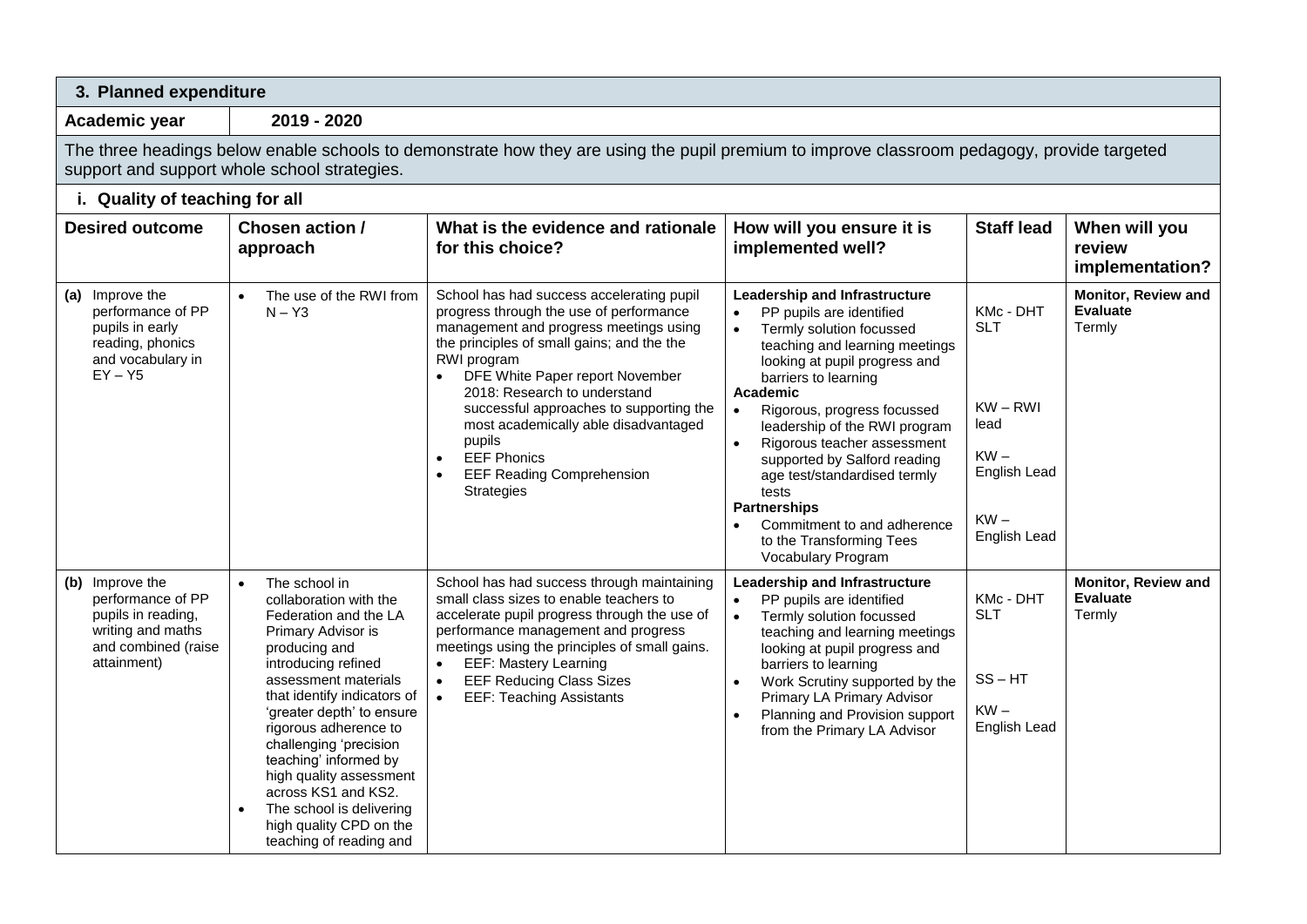|                                                                               | writing in collaboration<br>with the LA Primary<br>Advisor<br>Mastery teaching<br>The school is<br>introducing 'Power<br>Maths' to ensure<br>consistency of<br>approach, challenge and<br>pace                                                                                                                                      |                                                                                                                                                                                                                                                                                                                                                                                                                                                                                                                                               |                                                                                                                                                                                                                                                                                                                                                                                                                                                                                                                                                                                                               |                                                                                                        |                                                            |
|-------------------------------------------------------------------------------|-------------------------------------------------------------------------------------------------------------------------------------------------------------------------------------------------------------------------------------------------------------------------------------------------------------------------------------|-----------------------------------------------------------------------------------------------------------------------------------------------------------------------------------------------------------------------------------------------------------------------------------------------------------------------------------------------------------------------------------------------------------------------------------------------------------------------------------------------------------------------------------------------|---------------------------------------------------------------------------------------------------------------------------------------------------------------------------------------------------------------------------------------------------------------------------------------------------------------------------------------------------------------------------------------------------------------------------------------------------------------------------------------------------------------------------------------------------------------------------------------------------------------|--------------------------------------------------------------------------------------------------------|------------------------------------------------------------|
| Improve the<br>(c)<br>performance of PP<br>pupils at higher<br>standard       | As above<br>$\bullet$<br>More able PP pupils are<br>identified on planning to<br>ensure stretch and<br>challenge                                                                                                                                                                                                                    | The school has identified the need to a<br>consistent approach to challenge in<br>mathematics and has introduced 'power<br>maths' - a government recommended<br>scheme for the teaching of mathematics.<br>DFE White Paper report November<br>$\bullet$<br>2018: Research to understand<br>successful approaches to supporting the<br>most academically able disadvantaged<br>pupils<br><b>EEF: Mastery Learning</b><br>$\bullet$<br>$\bullet$<br><b>EEF Reducing Class Sizes</b><br><b>EEF: Teaching Assistants</b><br>$\bullet$             | <b>Leadership and Infrastructure</b><br>PP pupils are identified<br>$\bullet$<br>Termly solution focussed<br>$\bullet$<br>teaching and learning meetings<br>looking at pupil progress and<br>barriers to learning<br>PP Lead identify, track and<br>$\bullet$<br>monitor more able PP pupils,<br>providing mentoring support<br>when necessary<br>Work Scrutiny supported by the<br>$\bullet$<br>Primary LA Primary Advisor<br>Planning and Provision support<br>from the Primary LA Advisor<br>Academic<br>Planning scrutiny to ensure<br>more able PP pupils are<br>identified, stretched and<br>challenged | KMc - DHT<br><b>SLT</b><br>$SS - HT$<br>$KW -$<br><b>English Lead</b><br>$LP - \mathsf{Maths}$<br>Lead | <b>Monitor, Review and</b><br><b>Evaluate</b><br>Termly    |
| Talk matters<br>(d)<br>improving quality of<br>teaching in the early<br>years | The use of the<br>$\bullet$<br>WellComm materials to<br>direct precision teaching<br>and provision in EY from<br>2 yrs - Rec<br>Speech and language<br>$\bullet$<br>assessment of pupils in<br>Early Years and action<br>taken to remove<br>barriers.<br>Part funding of<br>$\bullet$<br>enhanced<br>speech and language<br>service | School has had success accelerating pupil<br>progress through the use of performance<br>management and progress meetings using<br>the principles of small gains; the introduction<br>of the WellComm materials in EY<br>DFE White Paper report November<br>$\bullet$<br>2018: Research to understand<br>successful approaches to supporting the<br>most academically able disadvantaged<br>pupils<br><b>EEF Early Years Intervention</b><br>$\bullet$<br><b>EEF Talk matters</b><br>$\bullet$<br>EEF Oral Language Interventions<br>$\bullet$ | Leadership and Infrastructure<br>PP pupils are identified<br>$\bullet$<br>Termly solution focussed<br>$\bullet$<br>teaching and learning meetings<br>looking at pupil progress and<br>barriers to learning<br>Planning and Provision EY<br>$\bullet$<br>scrutinies completed focussed<br>on provision as directed by<br>WellCom assessments<br>Termly solution focussed<br>$\bullet$<br>teaching and learning meetings<br>looking at pupil progress and<br>barriers to learning<br><b>Partnerships</b><br>Intervention to compliment any<br>existing interventions - SALT                                     | KMc - DHT<br><b>SLT</b><br>$JW - EY$<br>lead<br><b>SLT</b>                                             | Monitor, Review and<br><b>Evaluate</b><br>Termly<br>Termly |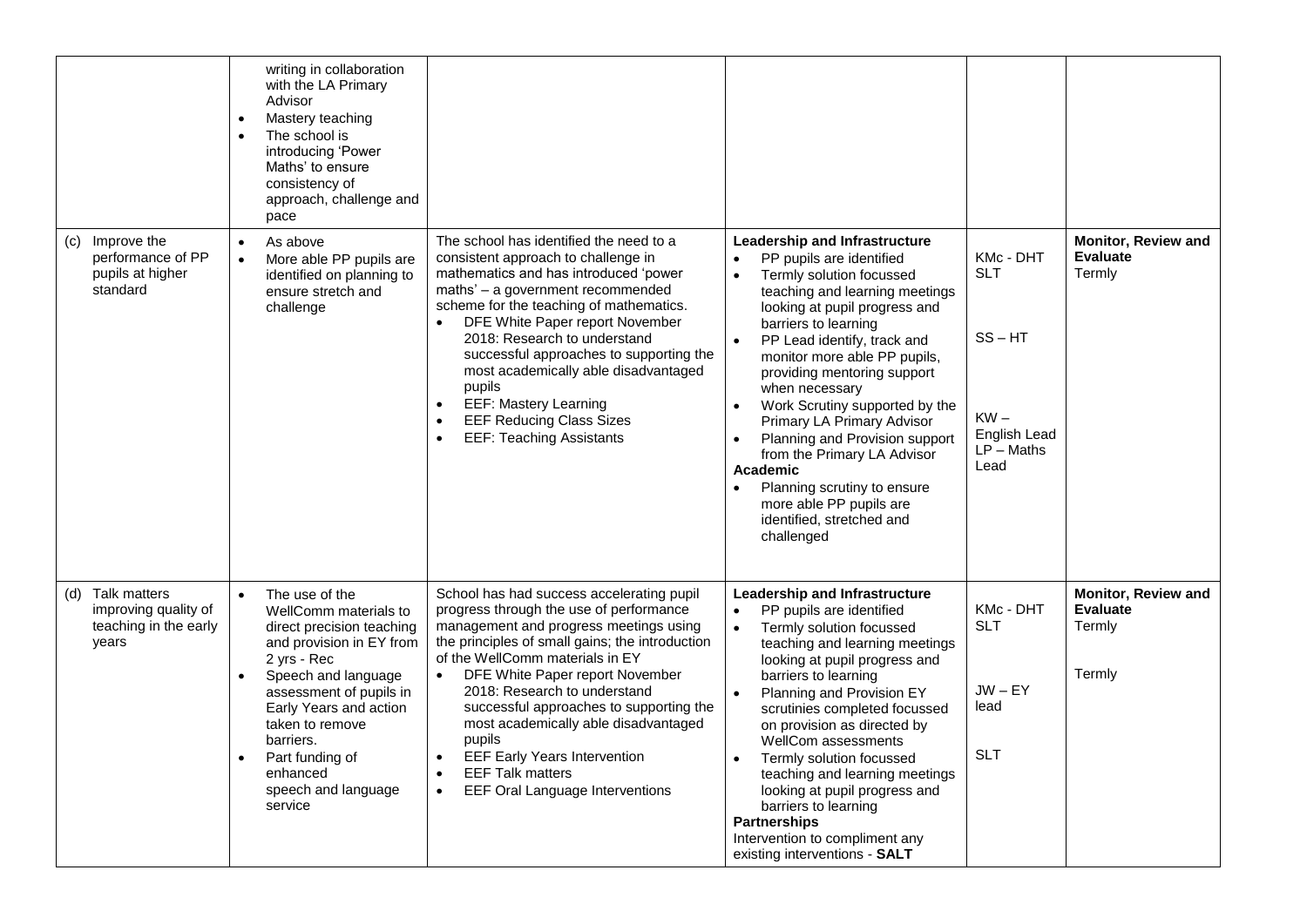| (e) | Raise aspirations of<br>PP pupils      | Cluster work<br>Student council                       | The school has been pleased with the work<br>compelted in 18/19 with partner secondary<br>schools and York University. This work will<br>be further developed during 2019-20 through<br>collaboration with the local cluster primary<br>schools, a different partner secondary school<br>and the local tertiary college to highlight and<br>develop 'aspirations' for all pupils, focusing<br>on Y4 – Y6. The school council continues to<br>give pupils the opportunity to have a forum<br>for their voice and is represented elected<br>representatives, some of which are PP | <b>Leadership and Infrastructure</b><br>PP pupils are identified<br><b>Cultural</b><br>laspire pathway completed<br>Cluster partnership work<br>completed<br>School council attend meetings<br>both in school and at other<br>schools | $KMc - DHT$<br><b>Humanities</b><br>faculty Lead<br>DC and<br>Monitoring<br>Lead KW<br>KMc - DHT | <b>Monitor, Review and</b><br><b>Evaluate</b><br>July 20 |
|-----|----------------------------------------|-------------------------------------------------------|---------------------------------------------------------------------------------------------------------------------------------------------------------------------------------------------------------------------------------------------------------------------------------------------------------------------------------------------------------------------------------------------------------------------------------------------------------------------------------------------------------------------------------------------------------------------------------|---------------------------------------------------------------------------------------------------------------------------------------------------------------------------------------------------------------------------------------|--------------------------------------------------------------------------------------------------|----------------------------------------------------------|
| (f) | Ensure access to<br>educational visits | Directly address, if<br>necessary material<br>poverty | School is pleased with the number of<br>educational visits pupils are attending in<br>order to widen their horizons and open their<br>minds to new opportunities.                                                                                                                                                                                                                                                                                                                                                                                                               | Leadership and Infrastructure<br>PP pupils are identified<br><b>Material poverty</b><br>All pupils attend school<br>trips/events                                                                                                      |                                                                                                  | <b>Monitor, Review and</b><br><b>Evaluate</b><br>July 20 |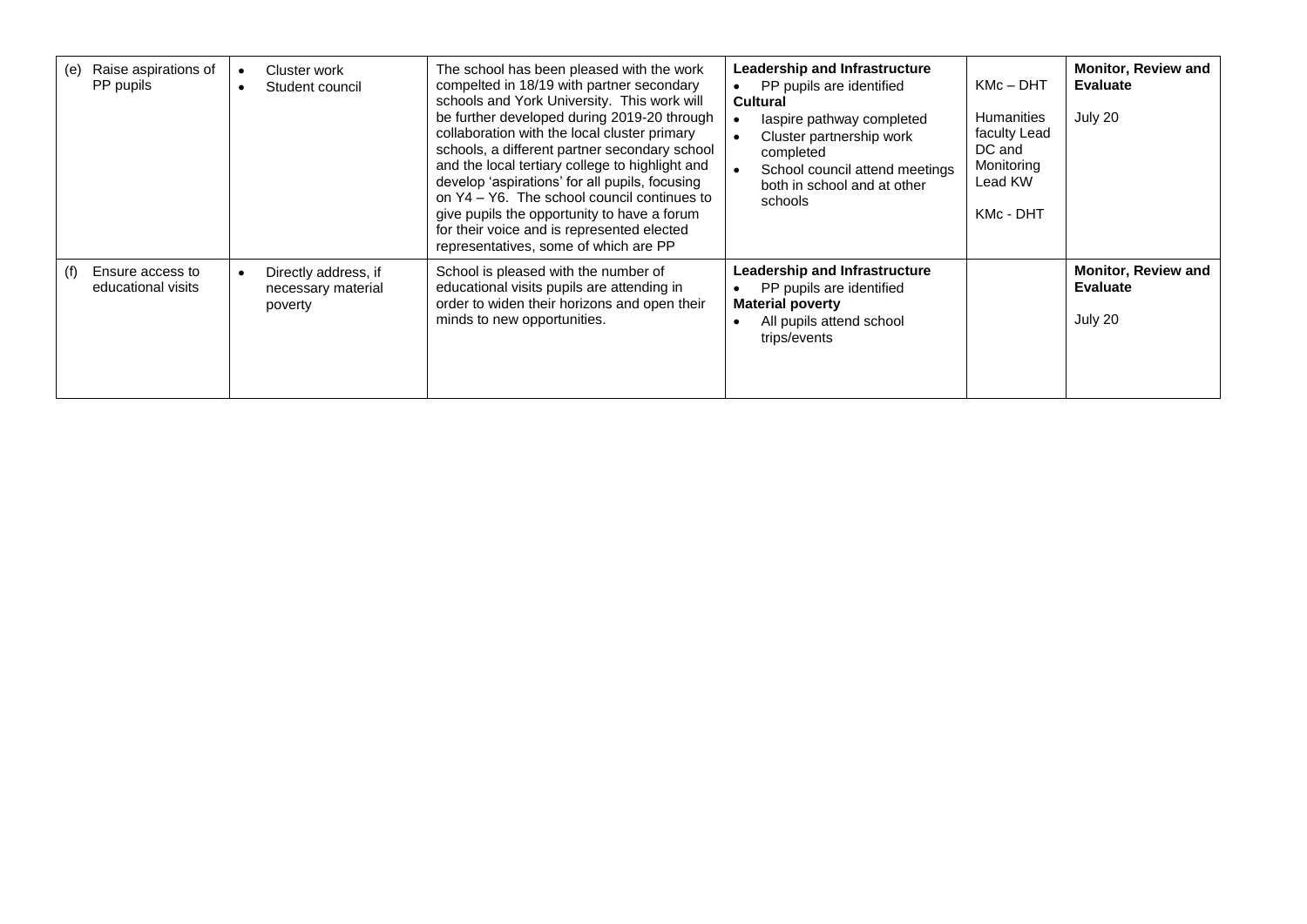| ii. Targeted support                                                                                                   |                                                                                                                                                                                                                                                                                                                     |                                                                                                                                                                                                                                                                                   |                                                                                                                                                                                                                                                                                                                                                                                                                                                                                                                                                                                                                                                                                                |                                                |                                            |  |
|------------------------------------------------------------------------------------------------------------------------|---------------------------------------------------------------------------------------------------------------------------------------------------------------------------------------------------------------------------------------------------------------------------------------------------------------------|-----------------------------------------------------------------------------------------------------------------------------------------------------------------------------------------------------------------------------------------------------------------------------------|------------------------------------------------------------------------------------------------------------------------------------------------------------------------------------------------------------------------------------------------------------------------------------------------------------------------------------------------------------------------------------------------------------------------------------------------------------------------------------------------------------------------------------------------------------------------------------------------------------------------------------------------------------------------------------------------|------------------------------------------------|--------------------------------------------|--|
| <b>Desired outcome</b>                                                                                                 | <b>Chosen</b><br>action/approach                                                                                                                                                                                                                                                                                    | What is the evidence and<br>rationale for this choice?                                                                                                                                                                                                                            | How will you ensure it is<br>implemented well?                                                                                                                                                                                                                                                                                                                                                                                                                                                                                                                                                                                                                                                 | <b>Staff lead</b>                              | When will you<br>review<br>implementation? |  |
| (g) Improve the<br>attendance of PP pupils<br>in identified intervention<br>groups                                     | AHT (Pastoral )has<br>devised a 'wave<br>approach' to identify the<br>intervention required to<br>support families<br>Wave 1: 95% - 96%<br>$\circ$<br>Wave 2: 91% - 94%<br>$\circ$<br>Wave 3: 89% - 90%<br>$\circ$<br>Wave 4:88% and below<br>$\circ$<br>Establish parent learning<br>$\bullet$<br>network meetings | DFE White Paper report November<br>$\bullet$<br>2018: Research to understand<br>successful approaches to supporting<br>the most academically able<br>disadvantaged pupils<br><b>EEF Parental Engagement</b><br>$\bullet$                                                          | Leadership and Infrastructure<br>PP pupils are identified<br>AHT (Pastoral) to lead initiative<br>PSA to be fully involved in the<br>implementation of the initiative<br><b>Partnerships</b><br>School and LA Attendance officer<br>to meet and action plan termly<br>Parent learning meetings to be<br>planned and facilitated in school                                                                                                                                                                                                                                                                                                                                                      | LC (AHT)                                       | Termly                                     |  |
| (h) Improve the personal<br>development and welfare<br>of those PP pupils<br>identified as having<br><b>SEMH</b> needs | Revise and embed an<br>attachment focused<br>behaviour strategy<br><b>Embed ACE awareness</b><br>across school<br>Develop trauma informed<br>$\bullet$<br>and attachment aware<br>approaches to provision<br>Embed Play Therapy as<br>part of the school's SEMH<br>provision map                                    | School has been pleased with the impact<br>of 'butterflies', 'nurture lite' and<br>'mentoring' on developing emotional<br>literacy last year. We want to extend the<br>principles further into the work of the<br>school<br><b>EEF Social and Emotional Learning</b><br>$\bullet$ | Leadership and Infrastructure<br>PP SEMH pupils are identified<br>$\bullet$<br>Termly solution focussed<br>$\bullet$<br>teaching and learning meetings<br>looking at pupil progress and<br>barriers to learning<br><b>Partnerships</b><br>Attain nurture school status<br>Termly meeting with Play<br>$\bullet$<br>therapist focussed on impact<br>Supervision meetings with the EP<br>Analysis of Boxall data for<br>targeted pupils<br><b>Cultural</b><br>Pupils experience home type<br>cultural celebrations (birthday<br>parties, Christmas day etc)<br><b>Addressing Material Poverty</b><br>Materials associated with cultural<br>celebrations such as gifts to be<br>purchased/sourced | CL (Sendco)<br>&KMc<br><b>SLT</b><br><b>CL</b> | <b>July 2020</b>                           |  |
|                                                                                                                        |                                                                                                                                                                                                                                                                                                                     |                                                                                                                                                                                                                                                                                   | <b>Total budgeted cost</b>                                                                                                                                                                                                                                                                                                                                                                                                                                                                                                                                                                                                                                                                     |                                                |                                            |  |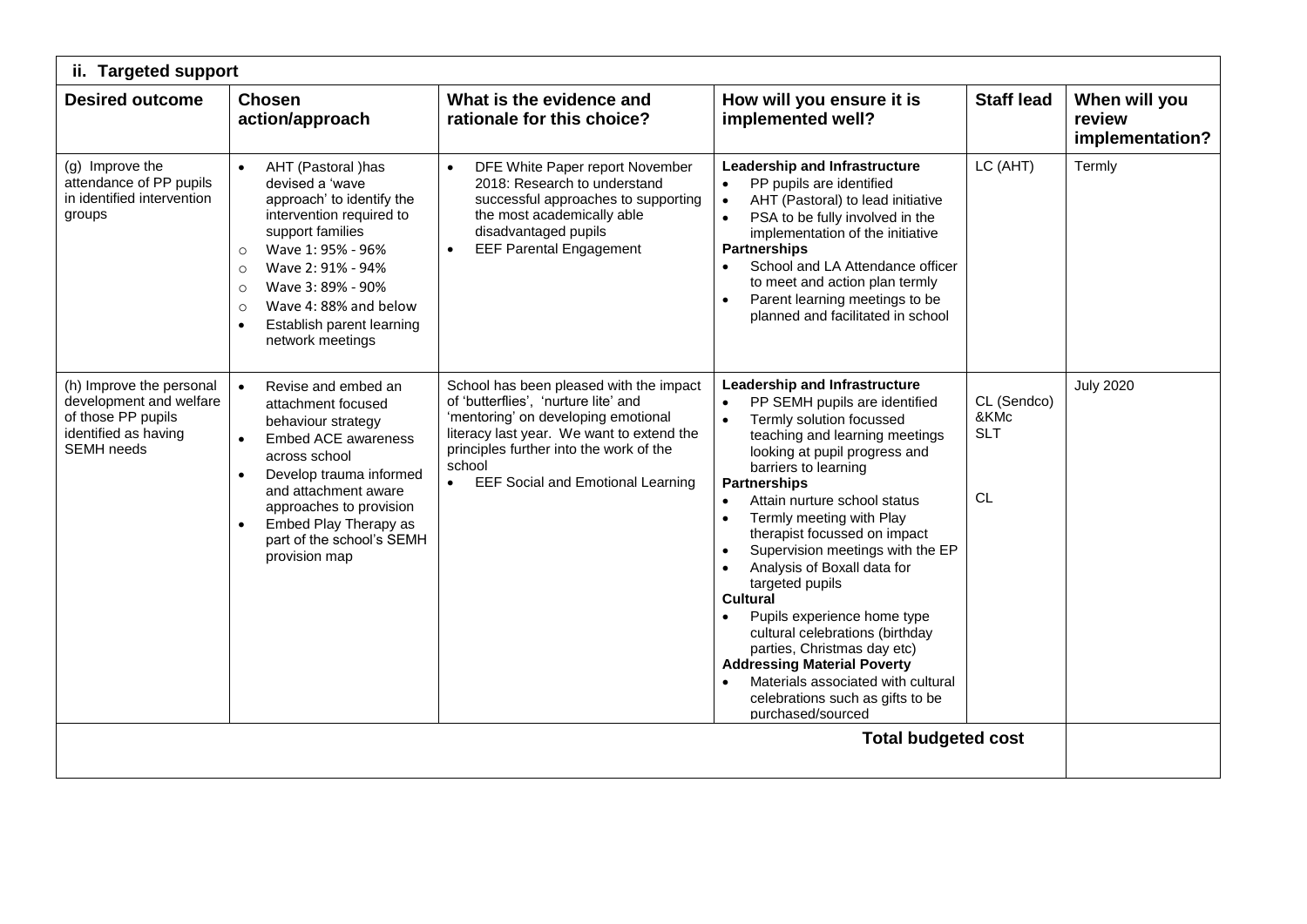| 4. Review of expenditure                                                                                        |                                                                                                                                                                                                                                                                                                                                                                                                                                                                                                                             |                                                                                                             |                                                                                    |      |  |  |  |  |
|-----------------------------------------------------------------------------------------------------------------|-----------------------------------------------------------------------------------------------------------------------------------------------------------------------------------------------------------------------------------------------------------------------------------------------------------------------------------------------------------------------------------------------------------------------------------------------------------------------------------------------------------------------------|-------------------------------------------------------------------------------------------------------------|------------------------------------------------------------------------------------|------|--|--|--|--|
| Previous Academic Year 2019 - 20                                                                                |                                                                                                                                                                                                                                                                                                                                                                                                                                                                                                                             |                                                                                                             |                                                                                    |      |  |  |  |  |
| <b>Desired outcome</b>                                                                                          | <b>Chosen action/approach</b>                                                                                                                                                                                                                                                                                                                                                                                                                                                                                               | Impact: Did you meet the success criteria? Include impact on<br>pupils not eligible for PP, if appropriate. | <b>Lessons learned</b><br>(and whether you will<br>continue with this<br>approach) | Cost |  |  |  |  |
| (a) Improve the performance of PP<br>pupils in early reading, phonics<br>and vocabulary in EY - Y5              | The use of the RWI from N<br>$\bullet$<br>$- Y_3$                                                                                                                                                                                                                                                                                                                                                                                                                                                                           |                                                                                                             |                                                                                    |      |  |  |  |  |
| (b) Improve the performance of PP<br>pupils in reading, writing and<br>maths and combined (raise<br>attainment) | The school in collaboration<br>with the Federation and the<br>LA Primary Advisor is<br>producing and introducing<br>refined assessment<br>materials that identify<br>indicators of 'greater depth'<br>to ensure rigorous<br>adherence to challenging<br>'precision teaching'<br>informed by high quality<br>assessment across KS1<br>and KS2.<br>The school is delivering<br>high quality CPD on the<br>teaching of reading and<br>writing in collaboration with<br>the LA Primary Advisor<br>Mastery teaching<br>$\bullet$ |                                                                                                             |                                                                                    |      |  |  |  |  |
| (c) Improve the performance of PP<br>pupils at higher standard                                                  | As above<br>$\bullet$<br>More able PP pupils are<br>$\bullet$<br>identified on planning to<br>ensure stretch and<br>challenge                                                                                                                                                                                                                                                                                                                                                                                               |                                                                                                             |                                                                                    |      |  |  |  |  |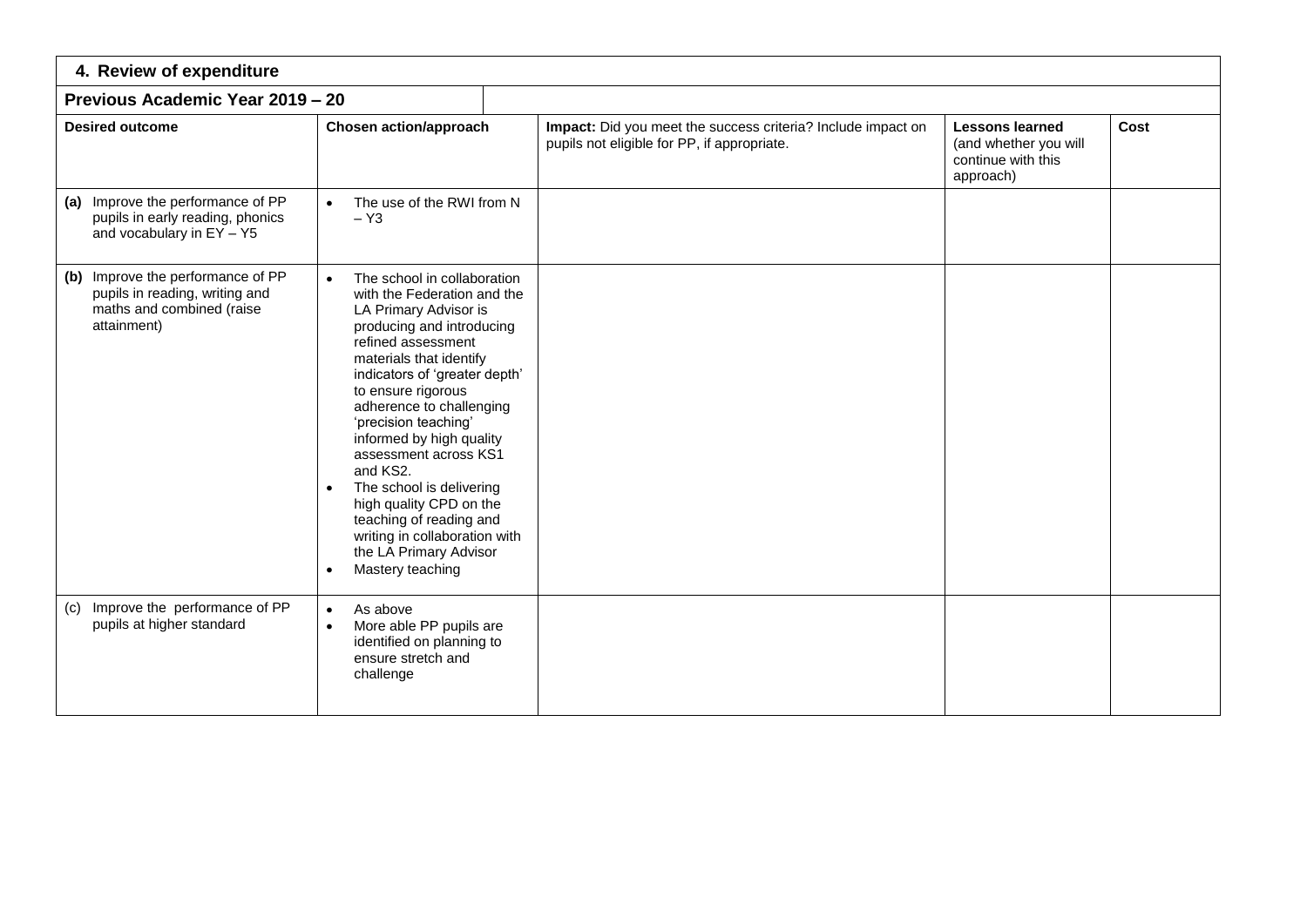| (d) Talk matters improving quality of<br>teaching in the early years         | The use of the WellComm<br>$\bullet$<br>materials to direct precision<br>teaching and provision in<br>EY from 2 yrs - Rec<br>Speech and language<br>$\bullet$<br>assessment of pupils in<br>Early Years and action<br>taken to remove barriers.<br>Part funding of enhanced<br>$\bullet$<br>speech and language<br>service      |  |  |
|------------------------------------------------------------------------------|---------------------------------------------------------------------------------------------------------------------------------------------------------------------------------------------------------------------------------------------------------------------------------------------------------------------------------|--|--|
| (e) Raise aspirations of PP pupils                                           | laspire<br>$\bullet$<br>Cluster work<br>$\bullet$<br>Student council<br>$\bullet$                                                                                                                                                                                                                                               |  |  |
| (f)<br>Ensure access to educational<br>visits                                | Directly address, if<br>$\bullet$<br>necessary material poverty                                                                                                                                                                                                                                                                 |  |  |
| (g) Improve the attendance of PP<br>pupils in identified intervention groups | AHT (Pastoral ) has devised<br>$\bullet$<br>a 'wave approach' to<br>identify the intervention<br>required to support families<br>Wave 1: 95% - 96%<br>$\circ$<br>Wave 2: 91% - 94%<br>$\circ$<br>Wave 3: 89% - 90%<br>$\circ$<br>Wave 4: 88% and below<br>$\circ$<br>Establish parent learning<br>$\bullet$<br>network meetings |  |  |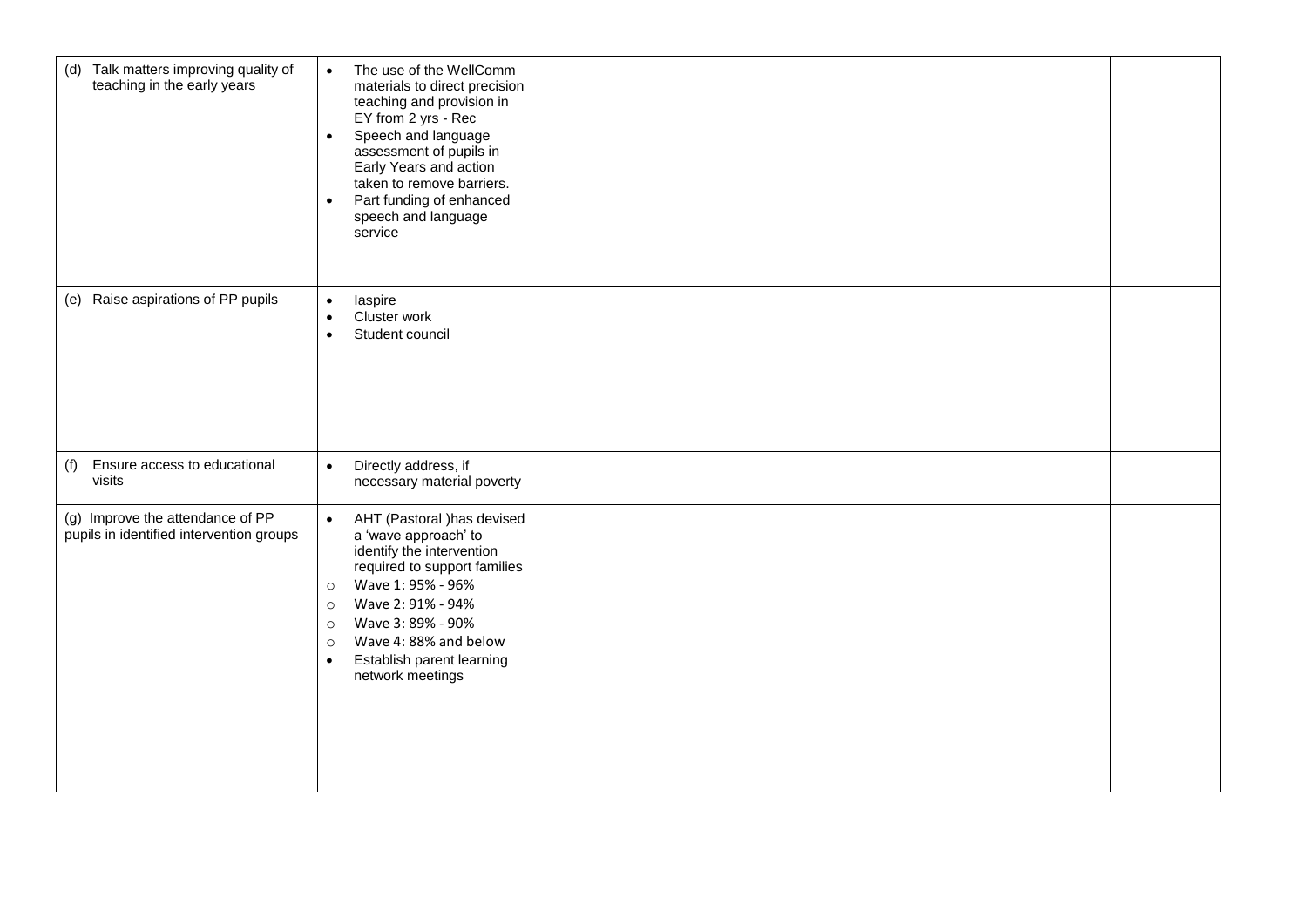| (h) Improve the personal development<br>and welfare of those PP pupils<br>identified as having SEMH needs | Revise and embed an<br>$\bullet$<br>attachment focused<br>behaviour strategy<br>Embed ACE awareness<br>$\bullet$<br>across school<br>Develop trauma informed<br>$\bullet$<br>and attachment aware<br>approaches to provision<br>Embed Play Therapy as<br>$\bullet$<br>part of the school's SEMH<br>provision map |  |  |
|-----------------------------------------------------------------------------------------------------------|------------------------------------------------------------------------------------------------------------------------------------------------------------------------------------------------------------------------------------------------------------------------------------------------------------------|--|--|
|                                                                                                           |                                                                                                                                                                                                                                                                                                                  |  |  |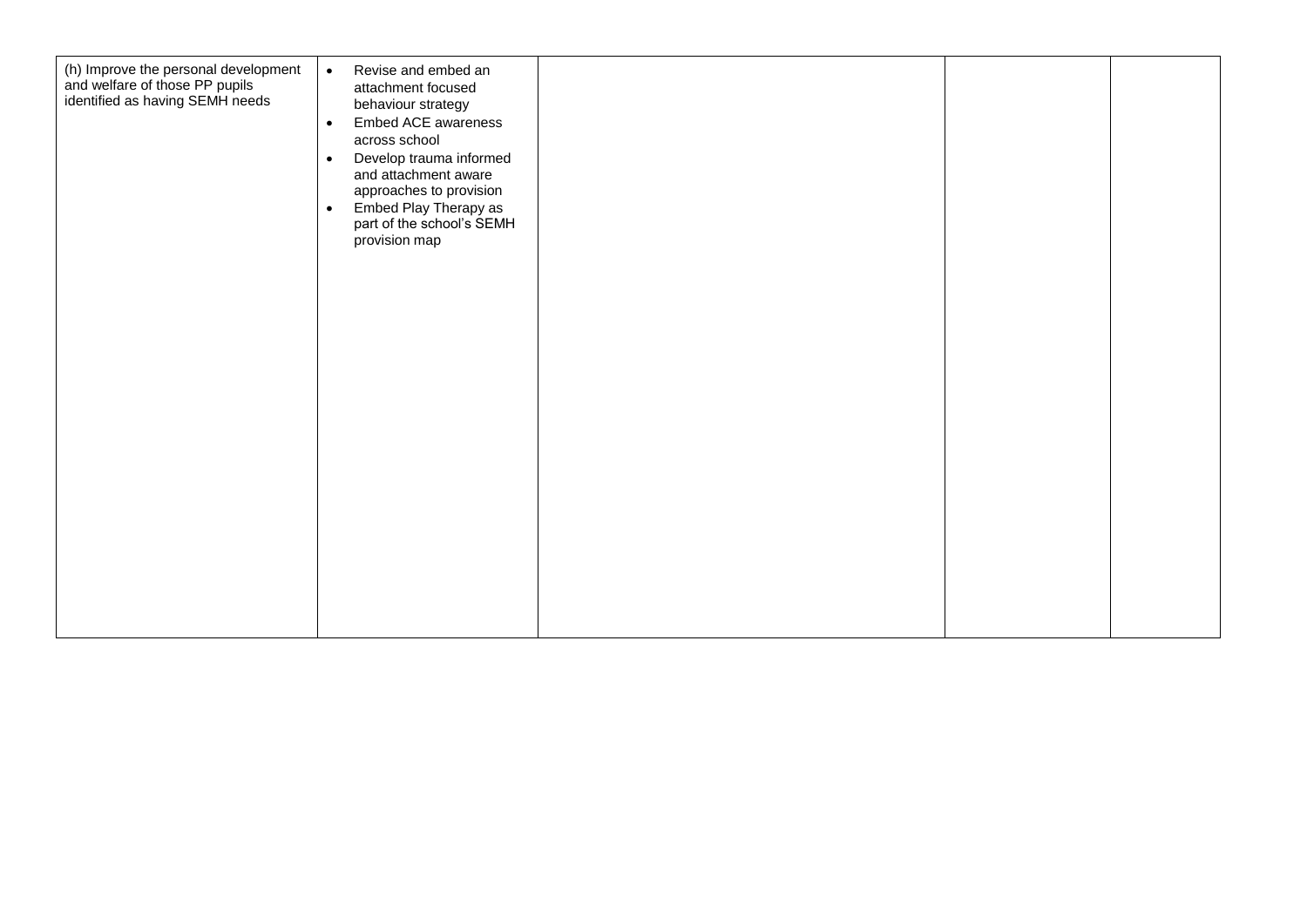## **8. Breakdown of expenditure 2019 - 2020**

| <b>Action</b>                                                                        | <b>Specific Spending</b>                                              | <b>Costs</b>                                                | <b>Total</b>          |
|--------------------------------------------------------------------------------------|-----------------------------------------------------------------------|-------------------------------------------------------------|-----------------------|
| A. Improve the performance of PP pupils in early reading,                            | Part Funding of RWI                                                   | £3300 (66% of total)                                        | • E8217               |
| phonics and vocabulary                                                               | Part Funding of RWI Support                                           | £1188 (66% of total)<br>£3 729 (66% of one day)             |                       |
|                                                                                      | RWI lead time                                                         |                                                             |                       |
|                                                                                      | <b>EEF Reducing Class Sizes</b><br>$\bullet$                          | £8 286 per class                                            | £91 150<br>$\bullet$  |
| B. Improve the performance of PP pupils in reading, writing                          | <b>EEF: Mastery Learning</b><br>$\bullet$                             |                                                             |                       |
| and maths and combined (raise attainment)                                            | <b>EEF: Teaching Assistants</b>                                       |                                                             |                       |
|                                                                                      | <b>EEF: Interventions</b><br>$\bullet$                                |                                                             |                       |
|                                                                                      | Part Funding PP Lead (DHT)                                            | £8 815 per class                                            |                       |
|                                                                                      | <b>EEF Reducing Class Sizes</b><br>$\bullet$                          |                                                             | £109 115<br>$\bullet$ |
|                                                                                      | <b>EEF: Mastery Learning</b>                                          |                                                             |                       |
| C. Improve the performance of PP pupils at higher standard                           | <b>EEF: Teaching Assistants</b><br>EEF: Interventions                 |                                                             |                       |
|                                                                                      | $\bullet$                                                             | £3 335 (66% 0.5 day)                                        |                       |
|                                                                                      | Part Funding PP Lead (DHT)                                            | £8 427 (EY PP)                                              | £8 427 EY PP          |
| D. Talk matters improving quality of teaching in the early                           | Part funding of enhanced<br>$\bullet$<br>speech and language service  |                                                             | $\bullet$             |
|                                                                                      | <b>EEF Early Years Intervention</b><br>$\bullet$                      |                                                             |                       |
| years                                                                                | Part funding of EY Lead<br>$\bullet$                                  |                                                             |                       |
|                                                                                      | <b>EEF Talk matters</b>                                               |                                                             |                       |
| E. Raise aspirations of PP pupils                                                    | School council                                                        | £260 (full cost)                                            | £260<br>$\bullet$     |
|                                                                                      |                                                                       |                                                             |                       |
| F. Ensure access to educational visits                                               | Part Funding of Educational Trips                                     | £765 - EY (£15 per PP child)<br>£770 - $Y1 - 3$ (£10 per PP | $\bullet$ £2665       |
|                                                                                      |                                                                       | child                                                       |                       |
|                                                                                      |                                                                       | £1130 $Y4 - 6$ (as above)                                   |                       |
| G. Improve the attendance of PP pupils in identified<br>intervention groups (SDP 4a) | Part funding of PSA and Assistant<br>$\bullet$<br><b>Head Teacher</b> | £11 983 (66% of wage)<br>£6 405 (66% of 1 day)              | £18388<br>$\bullet$   |
|                                                                                      |                                                                       |                                                             |                       |
|                                                                                      | Part funding of the Nurture Class<br>$\bullet$                        | LT 7 880 (66% of wage)                                      | £46 084<br>$\bullet$  |
|                                                                                      | <b>EEF Social and Emotional</b>                                       | Al £9 313 As above                                          |                       |
| H. Improve the personal development and welfare of those                             | Learning                                                              | ME £9 313 As Above                                          |                       |
| PP pupils identified as having SEMH needs (SDP 3a)                                   |                                                                       | CR £9 313 As above                                          |                       |
|                                                                                      |                                                                       | VS £5 218 As Above                                          |                       |
|                                                                                      |                                                                       | KL £5 047 As Abo                                            |                       |
|                                                                                      |                                                                       |                                                             | £284 307              |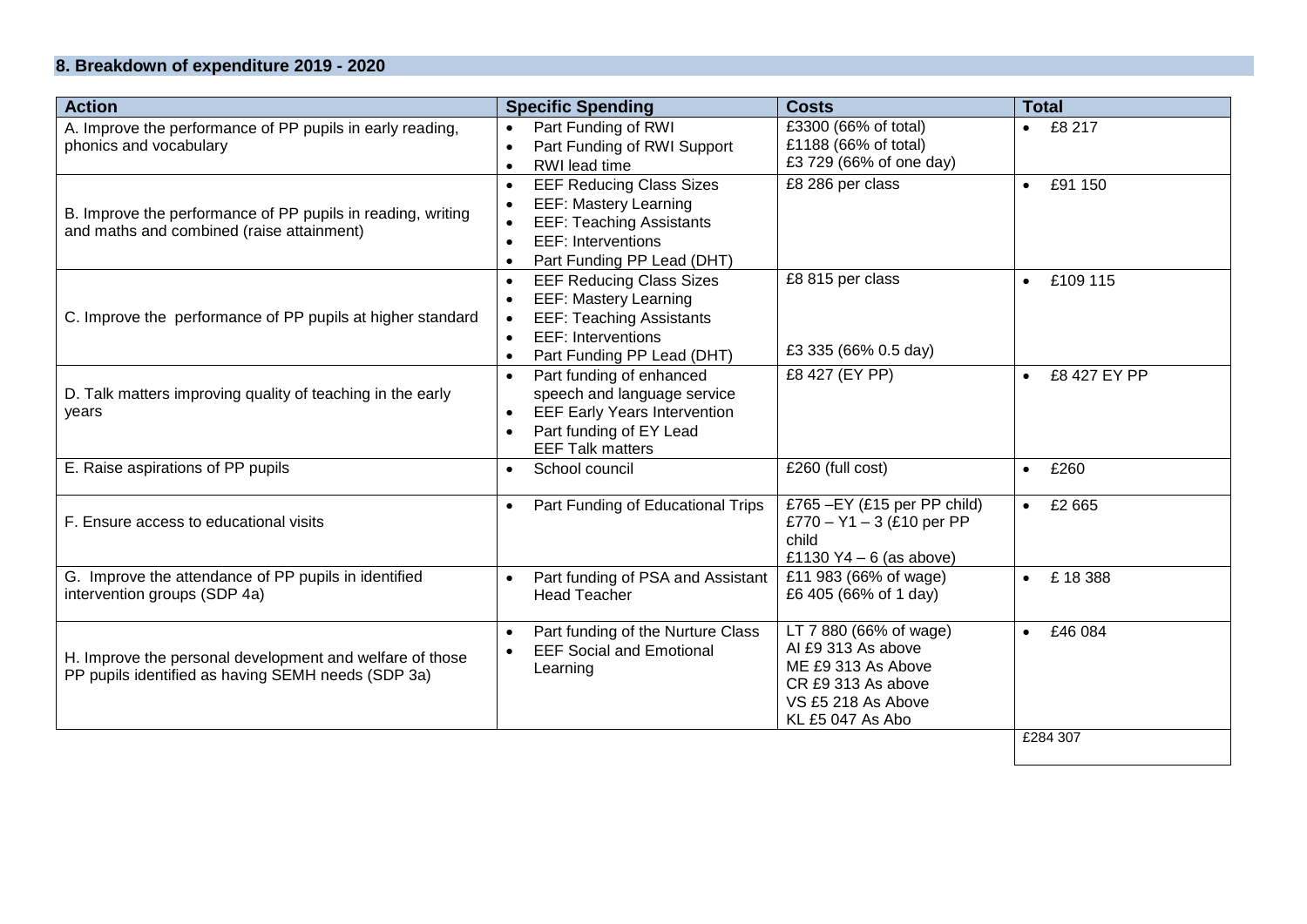## 2020 Statutory Results

| - GLD<br><b>EY</b> | <b>All Pupils</b> | <b>Pupil Premium</b> | <b>Others</b> |
|--------------------|-------------------|----------------------|---------------|
| Number of children |                   |                      |               |
| %                  |                   |                      |               |

| <b>Year 1 Phonics</b> | <b>All Pupils</b> | <b>Pupil Premium</b> | Others |
|-----------------------|-------------------|----------------------|--------|
| Number of children    |                   |                      |        |
| %                     |                   |                      |        |

| <b>Year 2 Phonics</b> | <b>All Pupils</b> | <b>Pupil Premium</b> | <b>Others</b> |
|-----------------------|-------------------|----------------------|---------------|
| Number of children    |                   |                      |               |
| %                     |                   |                      |               |

| <b>KS1 ALL</b> | Reading      |  | Writing |  | Maths |  | Science |     |
|----------------|--------------|--|---------|--|-------|--|---------|-----|
| GDS            |              |  |         |  |       |  |         |     |
| EXS            |              |  |         |  |       |  |         | 75% |
| <b>WTS</b>     |              |  |         |  |       |  |         |     |
| B              |              |  |         |  |       |  |         |     |
| Combined       | GDS:<br>EXS: |  |         |  |       |  |         |     |

| KS1 PP     | Reading |      | Writing |  | Maths |  | Science |  |
|------------|---------|------|---------|--|-------|--|---------|--|
| GDS        |         |      |         |  |       |  |         |  |
| EXS        |         |      |         |  |       |  |         |  |
| <b>WTS</b> |         |      |         |  |       |  |         |  |
| B          |         |      |         |  |       |  |         |  |
| Combined   | GDS:    | EXS: |         |  |       |  |         |  |

| <b>KS1 Others</b> | Reading |      | Writing |  | Maths |  | Science |       |
|-------------------|---------|------|---------|--|-------|--|---------|-------|
| GDS               |         |      |         |  |       |  |         |       |
| EXS               |         |      |         |  |       |  |         | 90.9% |
| <b>WTS</b>        |         |      |         |  |       |  |         |       |
| B                 |         |      |         |  |       |  |         |       |
| Combined          | GDS:    | EXS: |         |  |       |  |         |       |